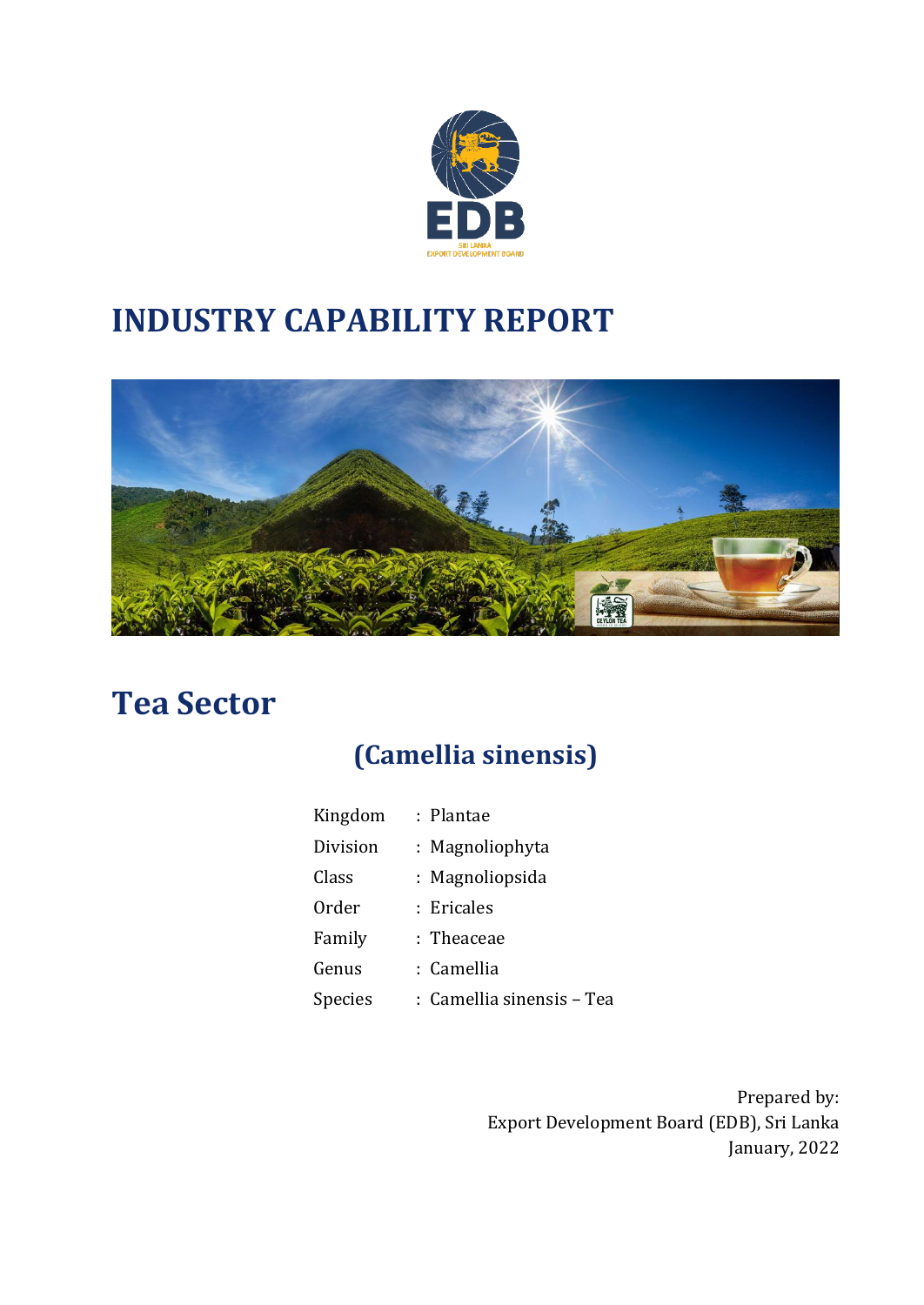### **TABLE OF CONTENTS**

| 2. |                                                                   |  |
|----|-------------------------------------------------------------------|--|
| 3. |                                                                   |  |
| 4. |                                                                   |  |
| 5. |                                                                   |  |
| 6. |                                                                   |  |
| 7. |                                                                   |  |
|    |                                                                   |  |
| 9. |                                                                   |  |
|    |                                                                   |  |
|    |                                                                   |  |
|    |                                                                   |  |
|    |                                                                   |  |
|    |                                                                   |  |
|    |                                                                   |  |
|    |                                                                   |  |
|    | 17. INFRASTRUCTURE/LOGISTICS REQUIRED/ AVAILABLE FOR THE SECTOR 7 |  |
|    |                                                                   |  |
|    |                                                                   |  |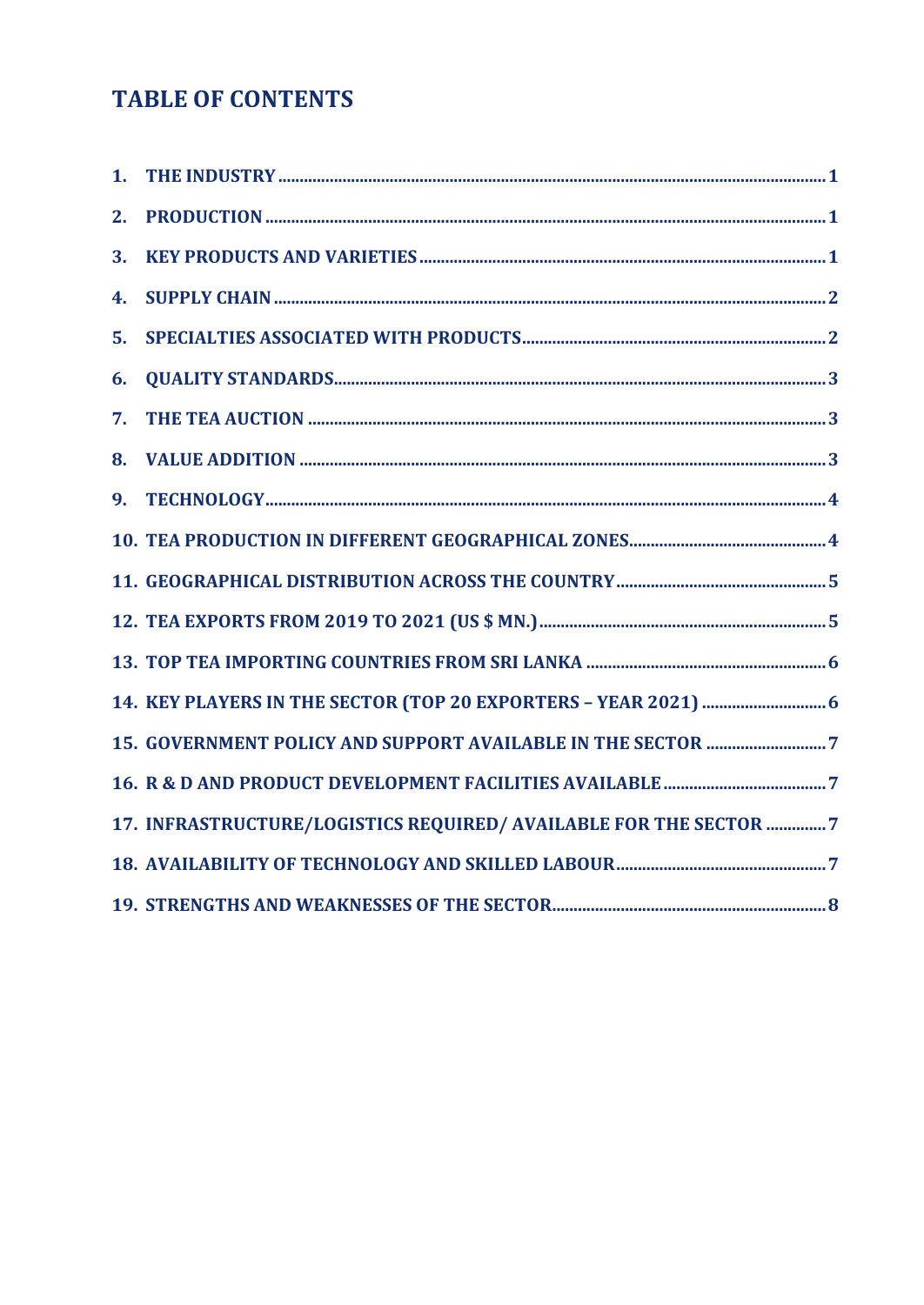#### <span id="page-2-0"></span>**1. THE INDUSTRY**

Tea plantations started by the British were initially taken over by the government in 1960s, but have been privatized and managed by plantation companies. The total extent of tea cultivation in 2019 in Sri Lanka is approximately 202,985ha (Source: Annual Report – Sri Lanka Tea Board)

Ceylon tea from Sri Lanka, acclaimed as the best tea in the world has its inherent unique characteristics and reputation running through more than a century. The influence of climatic conditions of its plantation imparts to the product a variety of flavours and aromas, synonymous with quality.

Sri Lanka is renowned for its high-quality tea and as the 4th biggest tea producing country globally, has a production share of 10% in the international sphere, and one of the world's leading exporters with a share of around 19% of the global demand.

#### <span id="page-2-1"></span>**2. PRODUCTION**

Sri Lanka produces tea throughout the year and the total tea production is about 300 million kgs per annum. The total export volume reached 285,877 MT out of the total production in year 2021. The tea growing areas are mainly concentrated in the central highlands and southern inland areas of the island. They are broadly grouped under these headings according to their elevations, with high grown ranging from 1200 m upwards, medium grown covering between 600 m. to 1200 m. and low grown from sea level up to 600 m.

Sri Lanka is the world largest producer of orthodox tea. The pioneer planters in Sri Lanka had discovered the effect of the diverse climate on tea production. The discovery has resulted in manufacturing of an array of fine teas which like wine are unique to each agro climatic district in Sri Lanka. Ceylon tea flavour and quality, vary with agro climatic conditions and seasons. The prime regions are Nuwara Eliya, Dimbula, Uva, Uda Pussellawa, Kandy, Ruhuna and Sabaragamuwa.

#### <span id="page-2-2"></span>**3. KEY PRODUCTS AND VARIETIES**

Sri Lanka mainly produced orthodox teas. In the orthodox process of production, semi dried green shoots are ruptured and twisted by rolling achieved from a rotary movement. When tea leaves are crushed, oxidation process begins, which is followed by firing and commonly known black tea is produced.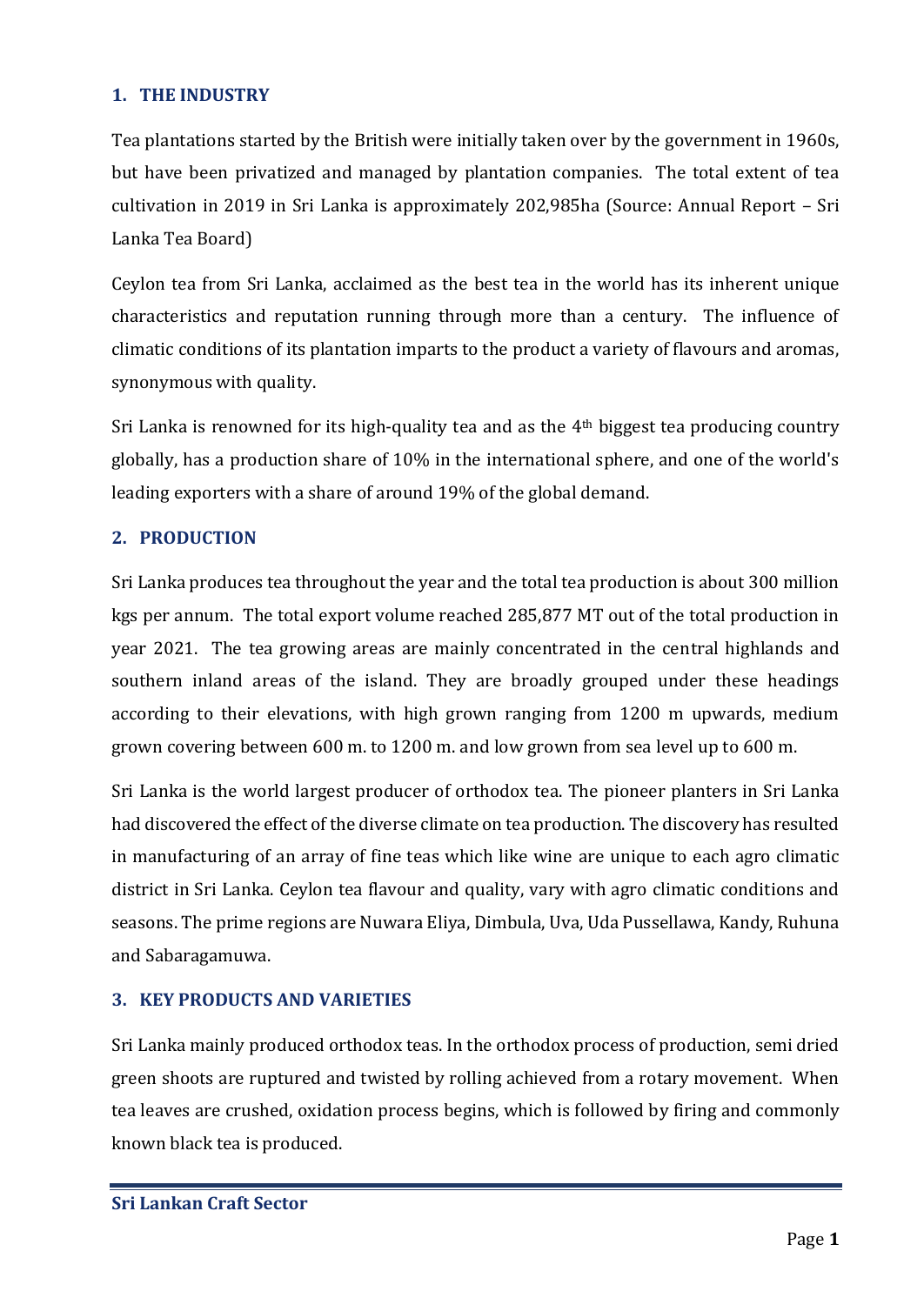Sri Lanka also produces tea by unorthodox method, namely Cut Tear and Curl (C.T.C). Green tea, Instant tea, Bio tea, and flavoured tea are also produced in Sri Lanka

High grown teas from Sri Lanka are reputed for their taste and aroma. The two types of seasonal tea produced in these areas Dimbula and Nuwara Eliya are much sought after by blenders in tea importing countries.

Exports of tea are being also sent for many destinations in various forms such as Tea Packets, Tea Bags, Tea in Bulk, Instant Tea, Green Tea, Flavoured Tea etc.

#### <span id="page-3-0"></span>**4. SUPPLY CHAIN**

- a. Commercial Cultivators
- b. Individual Small Farmers
- c. Cluster organizations
- d. Central collecting centers
- e. Processors
- f. Exporters
- g. Traders

#### <span id="page-3-1"></span>**5. SPECIALTIES ASSOCIATED WITH PRODUCTS**

Sri Lankan tea recognized as Ceylon Tea in the world is renowned for its high quality, aroma, and taste. As the fourth largest tea producer and perhaps the third largest exporter in the world, Sri Lanka is in the forefront of tea exports to the world market. This is a position that Sri Lanka has maintained over the years.

There are three major geographical zones for tea cultivation in the country and the production of each cultivation has unique features in it.

#### **High/Upcountry: Above 1,200 m.**

- Nuwara Eliya Delicately fragrant
- Udapussellawa Exquisitely tangy
- Uva Exotically aromatic
- Dimbula Refreshingly mellow

#### **Mid-Country: Between 600 m. - 1,200 m.**

• Kandy - Intensely full-bodied

#### **Low-Country: Below 600 m.**

- Sabaragamuwa Smooth & full-bodied
- Ruhuna Distinctively unique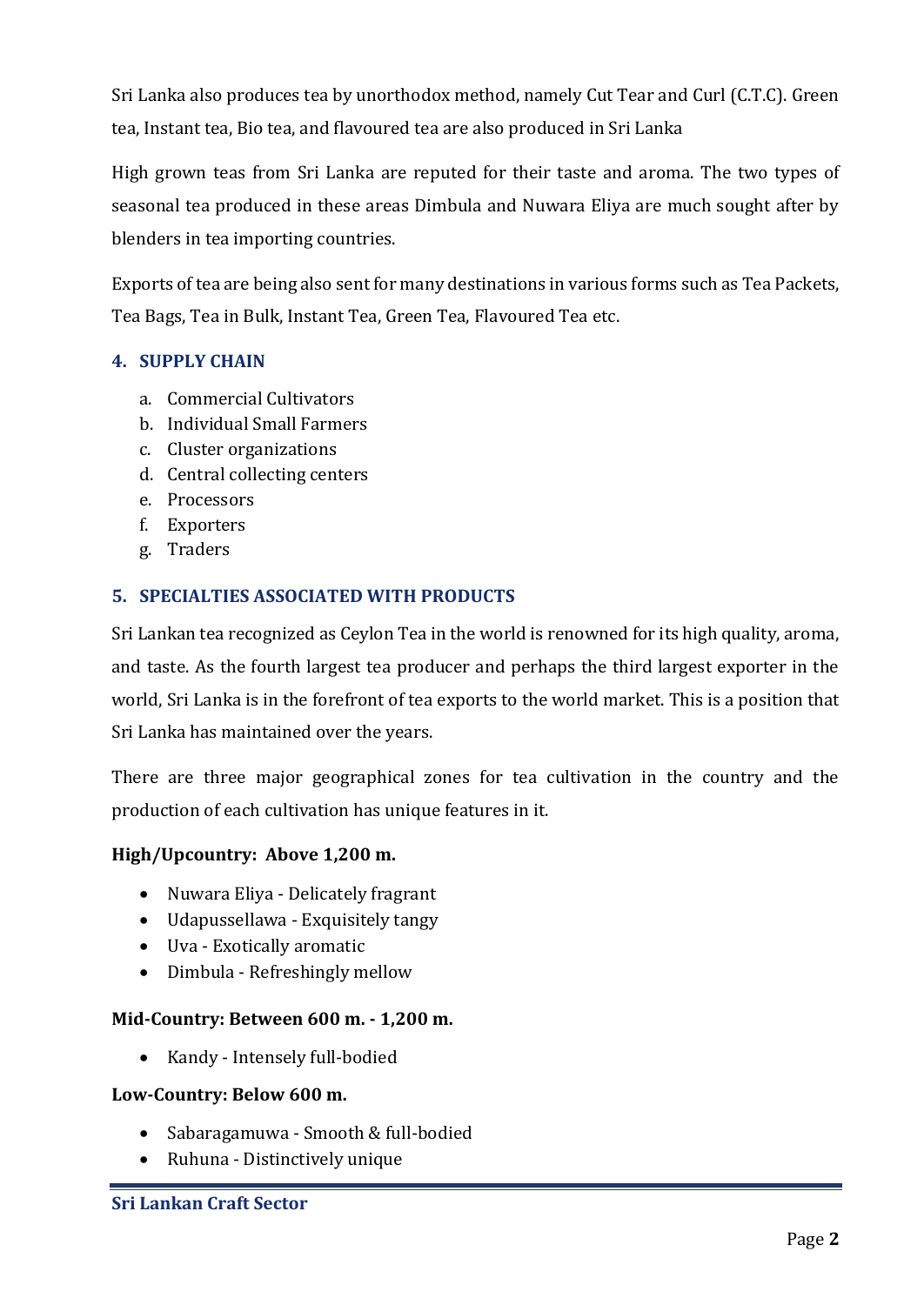Uva teas from Eastern Highlands contain unique seasonal characters and are widely used in many quality blends particular in Germany and Japan.

The medium grown teas provide thick coloury varieties which are popular in Australia, Europe, Japan and North America.

The teas produced in low grown areas are mainly popular in Western Asia, Middle Eastern countries and CIS and BRICS countries. Most factories in these areas produced what are known as leafy grade of tea where the tea leaves are well twisted and can grade into long particles.

#### <span id="page-4-0"></span>**6. QUALITY STANDARDS**

Sri Lankan Tea industry maintains the highest quality in the world market and ISO 3720 is the minimum standard applies for the products. Sri Lanka has the capability to produce the cleanest tea in the world in terms of minimum pesticide residues. Methyl Bromide was removed from the production process in 2012. Sri Lanka also is adjusting well to the stringent ISO 22000 series and to the health & safety regulations stipulated by the European Community.

Growers are constantly educated to practice Good Agricultural Practices (GAP). The Processing/ Manufacturing facilities owned by the export companies comply with local standards (SLSI) and also with International Quality Standards such as ISO, HACCP, and EU Standards. Traceability throughout the supply chain is monitored in order to guarantee a safe product to the consumers.

#### <span id="page-4-1"></span>**7. THE TEA AUCTION**

The Colombo tea auction is the single largest tea auction in the world. Auctions are held every Tuesday and Wednesday, every week except during the National day, New Year and at Christmas. Around 6.5 million kilograms are sold weekly.

#### <span id="page-4-2"></span>**8. VALUE ADDITION**

Sri Lanka exports approximately 50% of tea in value added form. The Value-added product range of Sri Lankan tea includes green tea, flavoured tea, organic tea, instant tea, iced tea, and ready-to-drink tea. Tea based soap, bath gel, shampoo and cosmetic products have recently been added to this product range.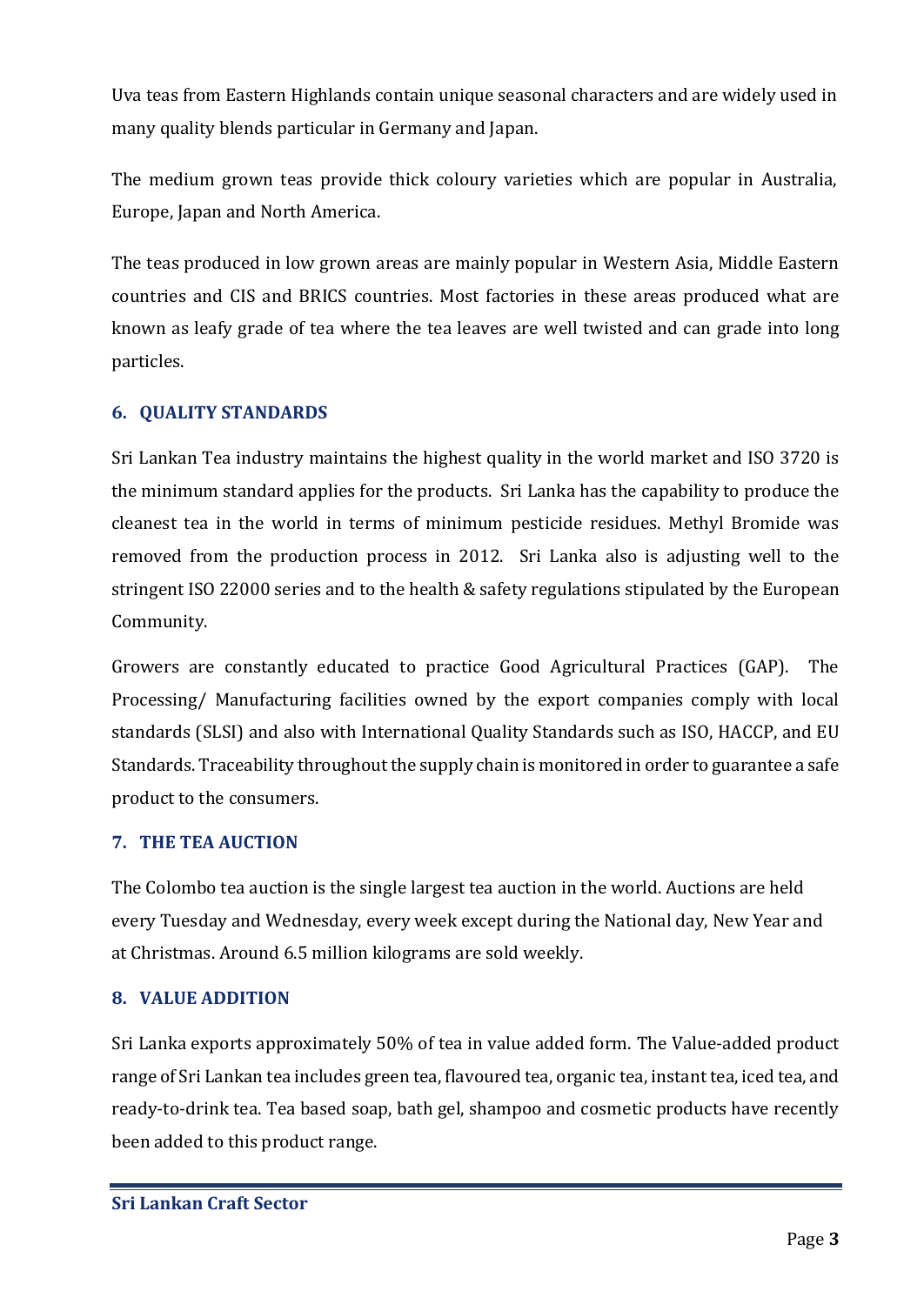#### **Lion Logo**



Ceylon Tea Lion Logo which appears on Ceylon tea packs denotes not only the country of origin but also the quality of Ceylon Tea. Sri Lanka Tea Board is the legitimate owner of the Ceylon Tea Lion logo which has been registered in many countries in the world. The usage of Lion Logo is subject to the following conditions:

- (a) The Lion Logo can be used only on consumer packs of Ceylon tea.
- (b) The packs should contain 100% pure Ceylon tea.
- (c) The brands which use the Lion Logo should be packed in Sri Lanka. Overseas Importers/packers are not allowed to use the Lion Logo on their tea packs even if the packs contain pure Ceylon Tea.
- (d) The brands which use the Lion Logo should conform to the quality standards set out by the Sri Lanka Tea Board.

#### <span id="page-5-0"></span>**9. TECHNOLOGY**

Improved technologies on commercial cultivation especially application of fertilizer, crop management, irrigation systems, optimum input applications, pest and disease control, postharvest management, well equipped machinery for processing, quality packaging and improved transportation methods are practiced specially for export marketing.

#### <span id="page-5-1"></span>**10.TEA PRODUCTION IN DIFFERENT GEOGRAPHICAL ZONES**

The total tea cultivation area is over 202,985 hectares in the country. The major tea growing areas are Kandy and Nuwara Eliya in Central Province, Badulla, Bandarawela and Haputale in Uva Province, Galle, Matara and Mulkirigala in Southern Province, and Ratnapura and Kegalle in Sabaragamuwa Province.

There are main six principal regions planting tea - Nuwara Eliya, Dimbula, Kandy Uda Pussellawa, Uva Province and Southern Province.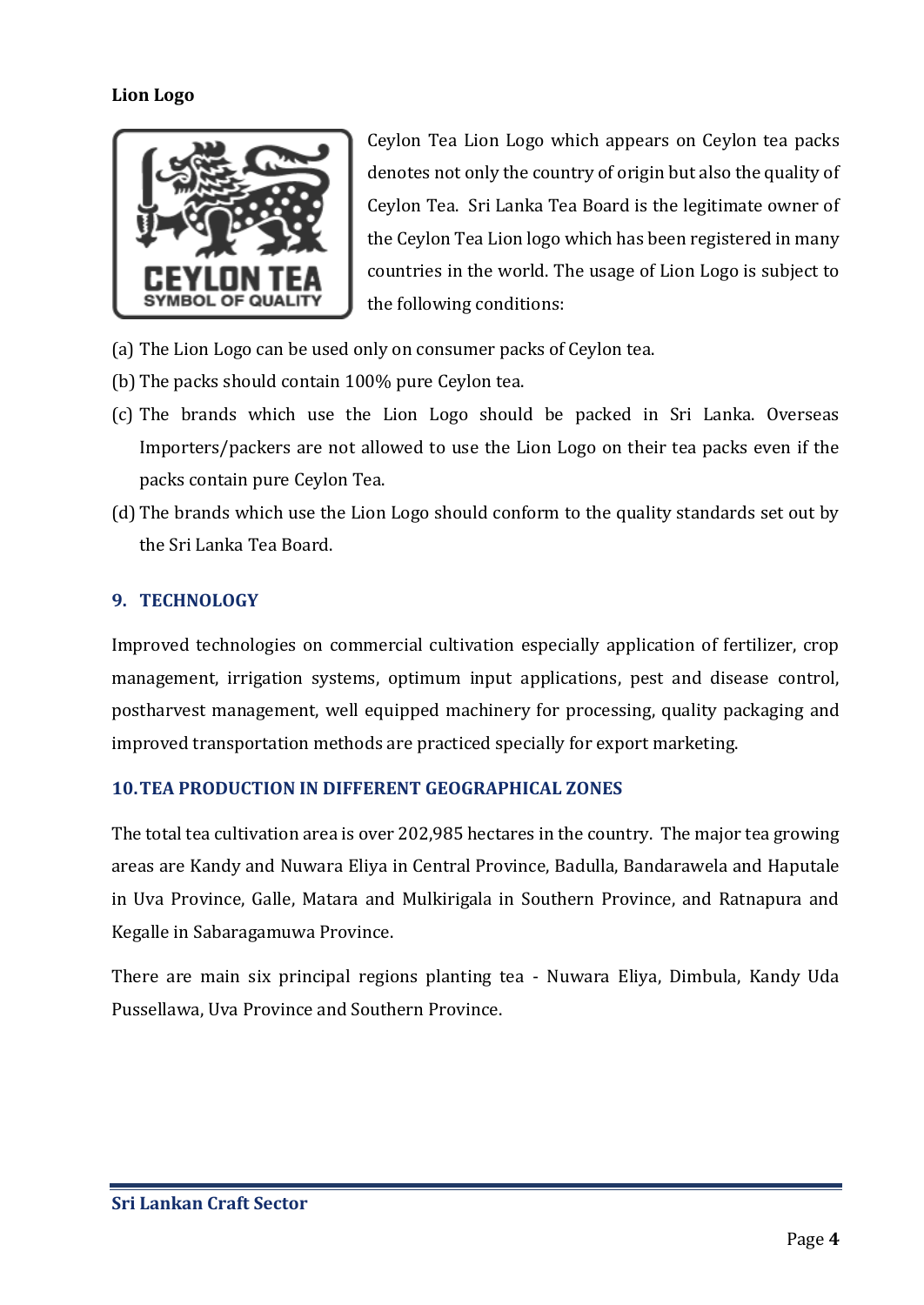#### <span id="page-6-0"></span>**11.GEOGRAPHICAL DISTRIBUTION ACROSS THE COUNTRY**

| Year | High<br>Grown<br>Qty Kg | (%)  | Mid<br>Grown<br><b>Qty Kg</b> | $\binom{0}{0}$ | Low<br><b>Grown Qty</b><br>Kg | (%) | <b>Total</b><br>Qty Kg |
|------|-------------------------|------|-------------------------------|----------------|-------------------------------|-----|------------------------|
| 2021 | 65,326,571              | 21.8 | 50,985,716                    | 17             | 183,176,135                   | 61  | 299,488,422            |

#### **Tea Production by Elevation (MT)**

*Source: Sri Lanka Tea Board*

#### **Green Tea production**

|        | <b>High</b> | <b>Medium</b> | LOW    | <b>Total</b> |
|--------|-------------|---------------|--------|--------------|
| Qty Kg | 1,336,967   | 1,189,577     | 45,831 | 2,572,375    |

*Source: Sri Lanka Tea Board*

#### **Tea Production by Category (MT)**

| Category | <b>Orthodox</b> | CTC    | <b>Green Tea</b> | <b>Total</b> |  |
|----------|-----------------|--------|------------------|--------------|--|
| 2021     | 270,571         | 26,195 | つ 57つ<br>4,J / 4 | 299,338      |  |

*Source: Sri Lanka Tea Board*

#### <span id="page-6-1"></span>**12.TEA EXPORTS FROM 2019 TO 2021 (US \$ MN.)**

|              | 2019        |              | 2020        |              | 2021        |              |  |
|--------------|-------------|--------------|-------------|--------------|-------------|--------------|--|
|              | Quantity -  |              | Quantity -  |              | Quantity -  |              |  |
|              | Kg          | <b>Value</b> | Kg          | <b>Value</b> | Kg          | <b>Value</b> |  |
| Tea in Bulk  | 167,419,906 | 653.65       | 156,721,357 | 629.7        | 166,026,594 | 645.27       |  |
| Tea Packets  | 111,639,187 | 631.72       | 97,110,343  | 557.3        | 106,483,650 | 613.62       |  |
| Other Tea    | 6,736,195   | 22.28        | 7,228,022   | 24.03        | 7,499,059   | 27           |  |
| Instant Tea  | 3,071,521   | 23.31        | 2,843,121   | 22.1         | 3,028,298   | 26.4         |  |
| Tea Bags     | 2,692,209   | 9.87         | 1,018,033   | 4.08         | 1,884,851   | 7.51         |  |
| Green Tea    | 1,098,543   | 5.57         | 643,382     | 3.73         | 944,177     | 4.58         |  |
| <b>Total</b> | 292,657,561 | 1,346.40     | 265,564,258 | 1,240.95     | 285,866,629 | 1,324.37     |  |

#### *Source: Sri Lanka Customs*

The tea exports account for about 11% for the total exports and about 38% contributes for the total agriculture exports in the country. The tea sector is expected to achieve the export target of US \$ 2,044 Million in year 2025.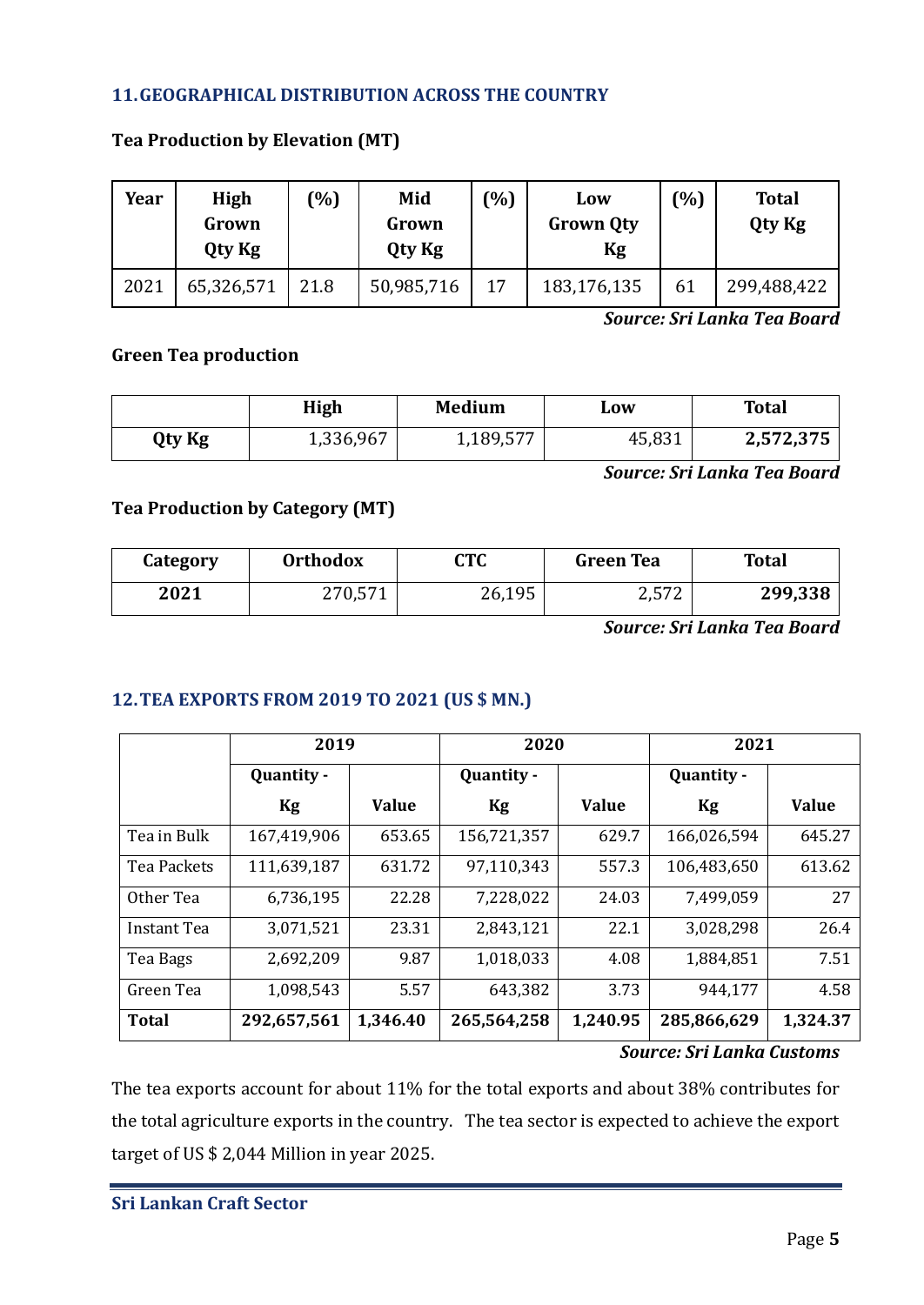|                      | 2019             |          | 2020             |          | 2021             |          |                  |
|----------------------|------------------|----------|------------------|----------|------------------|----------|------------------|
| <b>Description</b>   | Quantity<br>(Kg) | Value    | Quantity<br>(Kg) | Value    | Quantity<br>(Kg) | Value    | % Avg.<br>Growth |
| Iraq                 | 38,408,066       | 111.91   | 33,377,305       | 103.61   | 42,455,283       | 136.78   | 10.03            |
| Turkey               | 39,087,246       | 161.52   | 38,866,278       | 167      | 29,745,663       | 128.95   | $-11.26$         |
| Russian              |                  |          |                  |          |                  |          |                  |
| Federation           | 29,068,137       | 133.54   | 29,608,049       | 131.7    | 27,357,038       | 114.85   | $-7.54$          |
| <b>United Arab</b>   |                  |          |                  |          |                  |          |                  |
| Emirates             | 9,901,247        | 40.03    | 8,670,195        | 37.66    | 23,147,725       | 103.55   | 47.53            |
| Iran                 | 22,263,824       | 100.97   | 15,127,052       | 74.57    | 15,833,562       | 70.43    | $-18.01$         |
| China                | 11,870,421       | 50.22    | 14,123,282       | 57.28    | 14,100,836       | 60.37    | 9.2              |
| Azerbaijan           | 11,721,186       | 52.99    | 10,303,090       | 50.42    | 10,591,084       | 47.11    | $-5.88$          |
| Libya                | 12,329,315       | 45.68    | 7,806,247        | 29.15    | 12,338,989       | 45.85    | 0.18             |
| Saudi Arabia         | 6,848,442        | 42.44    | 6,804,145        | 46.92    | 6,530,853        | 45.02    | 2.95             |
| Syria                | 10,985,899       | 54.51    | 9,536,795        | 45.19    | 7,767,167        | 37.01    | $-19.35$         |
| <b>Other Markets</b> | 100,173,778      | 552.59   | 91,341,820       | 497.45   | 95,998,429       | 534.46   | $-1.67$          |
| Total:               | 292,657,561      | 1,346.40 | 265,564,258      | 1,240.95 | 285,866,629      | 1,324.37 | $-0.82$          |

#### <span id="page-7-0"></span>**13.TOP TEA IMPORTING COUNTRIES FROM SRI LANKA**

*Source: Sri Lanka Customs*

#### <span id="page-7-1"></span>**14.KEY PLAYERS IN THE SECTOR (TOP 20 EXPORTERS – YEAR 2021)**

- 1. AKBAR BROTHERS PVT LTD
- 2. EMPIRE TEAS PVT LTD
- 3. DILMAH CEYLON TEA COMPANY PLC 13. INTER TEA PVT LTD
- 4. ANVERALLY & SONS PVT LTD
- 5. UNIWORLD TEAS PVT LTD
- 6. JAFFERJEE BROTHERS
- 7. VAN REES CEYLON LTD
- 8. HERITAGE TEAS PVT LTD
- 9. MABROC TEAS PVT LTD
- 10. QUICK TEA PVT LTD
- 11. VINTAGE TEAS CEYLON PVT LTD
- 12. FINLAYS COLOMBO LTD
- 
- 14. SHAN TEAS PVT LTD
- 15. GEORGE STEUART TEAS PVT LTD
- 16. CEYLON TEA MARKETING PVT LTD
- 17. STASSEN EXPORTS PVT LTD
- 18. VENTURE TEA PVT LTD
- 19. UNION COMMODITIES PVT LTD
- 20. PREMIUM EXPORTS CEYLON LTD

#### *Source: Sri Lanka Customs*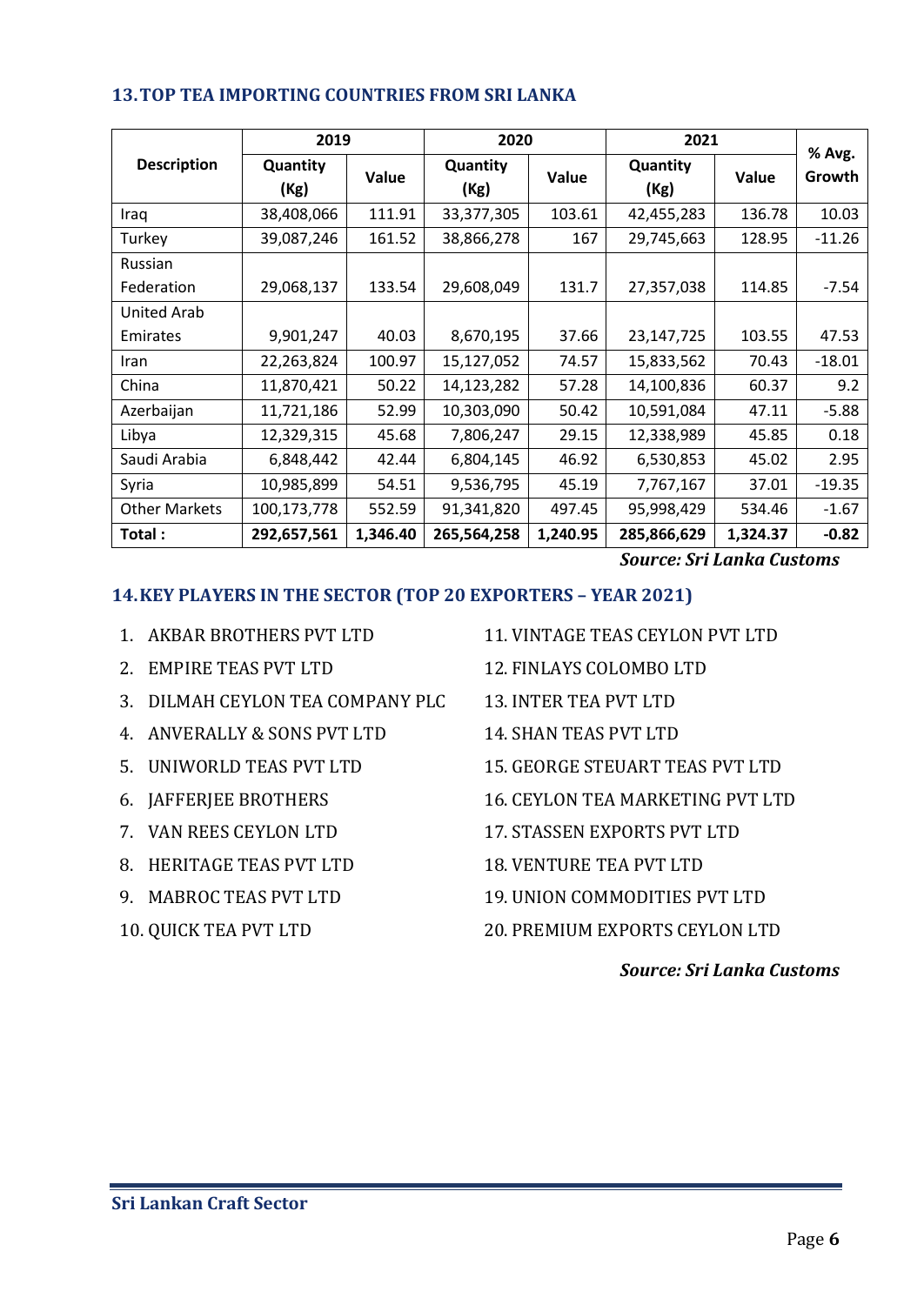#### <span id="page-8-0"></span>**15.GOVERNMENT POLICY AND SUPPORT AVAILABLE IN THE SECTOR**

Ministry of Plantation and Sri Lanka Tea Board have introduced wide range of assistance and development programs for this sector since many years. The EDB also has initiated a number of assistance programmes to assist tea exporters in the country. Some of the assistance schemes implemented by the EDB to strengthen the sector are System certification scheme, capacity development scheme and Assistance programme for promotion and development of brand names and brand excellence. The EDB also has been facilitating tea exporters to expand their business opportunities at the international platforms such as trade fair participation, inward buying missions, product development programmes, Introduction of simplified trade policies, awareness programs, quality improvement programmes and market access requirements such as standards, quality certifications etc.

#### <span id="page-8-1"></span>**16.R & D AND PRODUCT DEVELOPMENT FACILITIES AVAILABLE**

Research and Development facilities are available in Sri Lanka to support the industry through Tea Research Institute and there are large numbers of Institutions involved in tea sector such as Plantation Ministry, Sri Lanka Tea Board, Tea Small Holder Association etc. in different regions in the country.

#### <span id="page-8-2"></span>**17.INFRASTRUCTURE/LOGISTICS REQUIRED/ AVAILABLE FOR THE SECTOR**

A well-established road-rail network and high ways constantly developed to meet the demand of the modern age, facilitates production, for both local consumption and export trade. Within a few hours of motoring, produce can be delivered to the factories, warehouses and port. Modern communication systems are well established in the Island. Colombo port operates with number of leading ships regularly and it facilitates tea exporters to reach number of destinations worldwide. Sri Lanka also is well served by major international airlines while the national carrier, Sri Lankan Air Lines, itself operates regular and charter services to major destinations in the world.

#### <span id="page-8-3"></span>**18.AVAILABILITY OF TECHNOLOGY AND SKILLED LABOUR**

Improved techniques on tea plantations, plucking, input application, post-harvest management, packaging, transport etc. are practiced specially for export marketing

Organic tea production is also coming up well and large number of players getting certified under planters' certification schemes for becoming export capable in organic produce of tea.